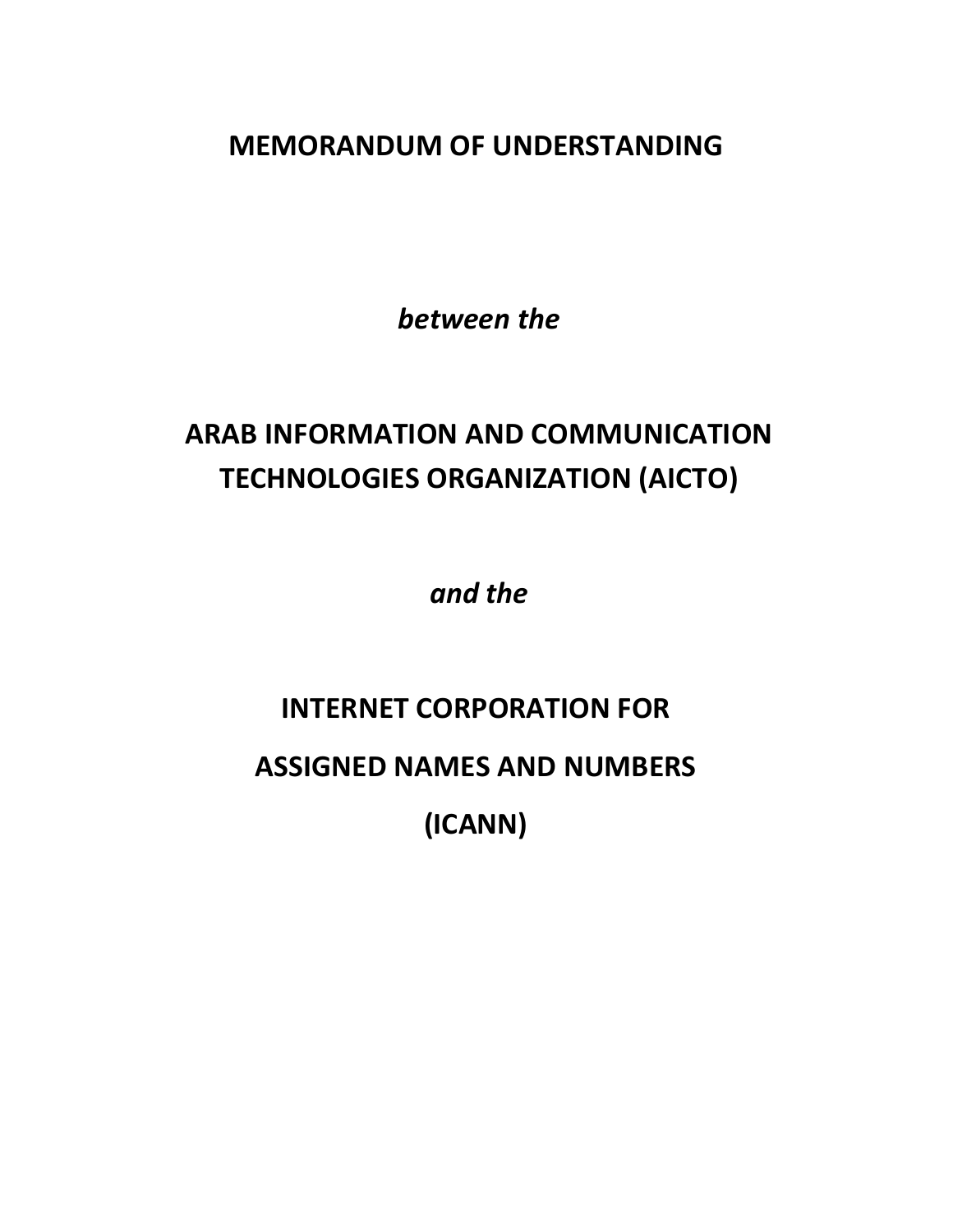#### **MEMORANDUM OF UNDERSTANDING**

#### *between* **the**

#### **ARAB INFORMATION AND COMMUNICATION TECHNOLOGIES ORGANIZATION (AICTO)**

#### *and the*

#### **INTERNET CORPORATION FOR ASSIGNED NAMES AND NUMBERS (ICANN)**

This Memorandum of Understanding ("MoU") is entered into between the Arab Information and Communication Technologies Organization ("AICTO"), with its registered business address at 12 Rue d'Angleterre, 1000 Tunis, Tunisia; and the Internet Corporation for Assigned Names and Numbers is a public benefit, nonprofit corporation registered under the laws of the state of California, USA, having its registered and head office located at 12025 Waterfront Drive, Suite 300 Los Angeles, CA 90094-2536, USA ("ICANN");

Hereinafter, AICTO and ICANN are collectively referred to as the "Parties" and individually, the "Party".

#### **WHEREAS**

- 1. AICTO is one of the specialized Arab organizations working under the aegis of the League of Arab States. It was established in 2001 in accordance with the decision of the League of Arab States Council and the decision of the Economic and Social Council of the League of Arab States. The agreement of its establishment came into force on 17 September 2005, and was amended in 2018.
- 2. AICTO aims at developing Information and Communications Technology (ICT) industry throughout the Arab region and providing the necessary mechanisms to support cooperation and complementarity between AICTO members, and promote and enrich common policies and strategies to develop vital technological domains.
- 3. AICTO is working with all stakeholders in the Arab region and other international partners to spread fair and sustainable access to technology and adapt it to serve the goals of economic development and achieve social advancement over the region.
- 4. AICTO's mission aims at providing an open platform for ICT multistakeholders (public sector, private sector, civil society and specialized bodies) for dialogue, experience and expertise sharing, and for technological knowledge transfer.
- 5. AICTO is a space for dialogue gathering Arab ICT ministers and senior decision-makers from public and private sectors. Besides the Arab countries represented by their ministries of ICT, AICTO has the specificity to be open to the private sector as an associate member.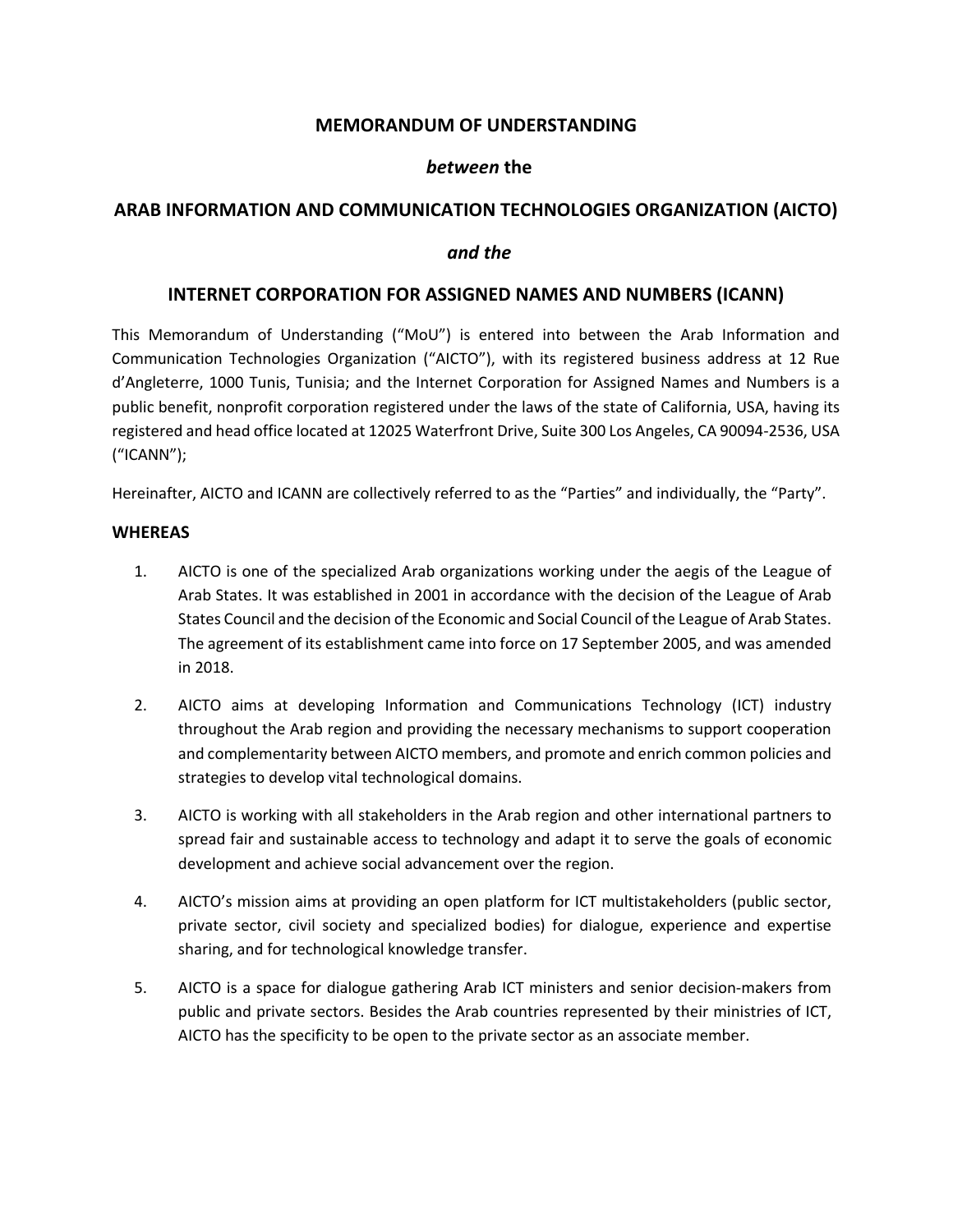- 6. ICANN's mission is to coordinate, at the overall level, the global Internet's system of unique identifiers, and in particular to ensure the stable and secure operation of the Internet's unique identifiers, and that ICANN is acting to follow its mission, commitments and core values as set forth in Sections 1.1 and 1.2 of the ICANN Bylaws.
- 7. ICANN has five regional offices located in Los Angeles (headquarters), Brussels, Istanbul, Montevideo, and Singapore. As a global multistakeholder organization, ICANN facilitates the security, stability and resiliency of the Internet's unique identifier systems through coordination and collaboration.
- 8. ICANN, as a global multistakeholder organization, is committed to perform its role in an open, accountable and transparent manner, and inclusive of the diversity of stakeholders in the greater Internet ecosystem.
- 9. The cooperation between the Parties would further common objectives, promote two-way collaboration, strengthen active participation in ICANN's policy-making process, and strengthen the support for the multistakeholder participation and governance model of the Internet.
- 10. The cooperation between the Parties will support a safer, more secure and more resilient Domain Name System (DNS), and a more secure and more resilient Internet at a global and regional level.
- 11. The cooperation between the parties will help promote deployment and usage of Internationalized Domain Names (IDNs), Universal Acceptance of all domain names and Email Addresses Internationalization (EAI) in the Arab region, and promoting DNS security practices.

**NOW,** THEREFORE, for the purpose of seeking increased cooperation and collaboration, the Parties have agreed to enter into this Memorandum of Understanding (MoU), under the following terms:

# **Article (1)**

#### **Objectives**

The objective of this MoU is to strengthen the relationship between AICTO and ICANN, with the aim of continuing the cooperation and coordination between the Parties in the areas of their common interests, in accordance with and as appropriately limited within their respective Bylaws and missions. The Parties agree, within their respective remits, to continue their cooperative working relationship in the areas of promoting the deployment and usage of Internationalized Domain Names (IDNs), advancing the Universal Acceptance of all domain names and email addresses in the Arab States, and promoting DNS security practices.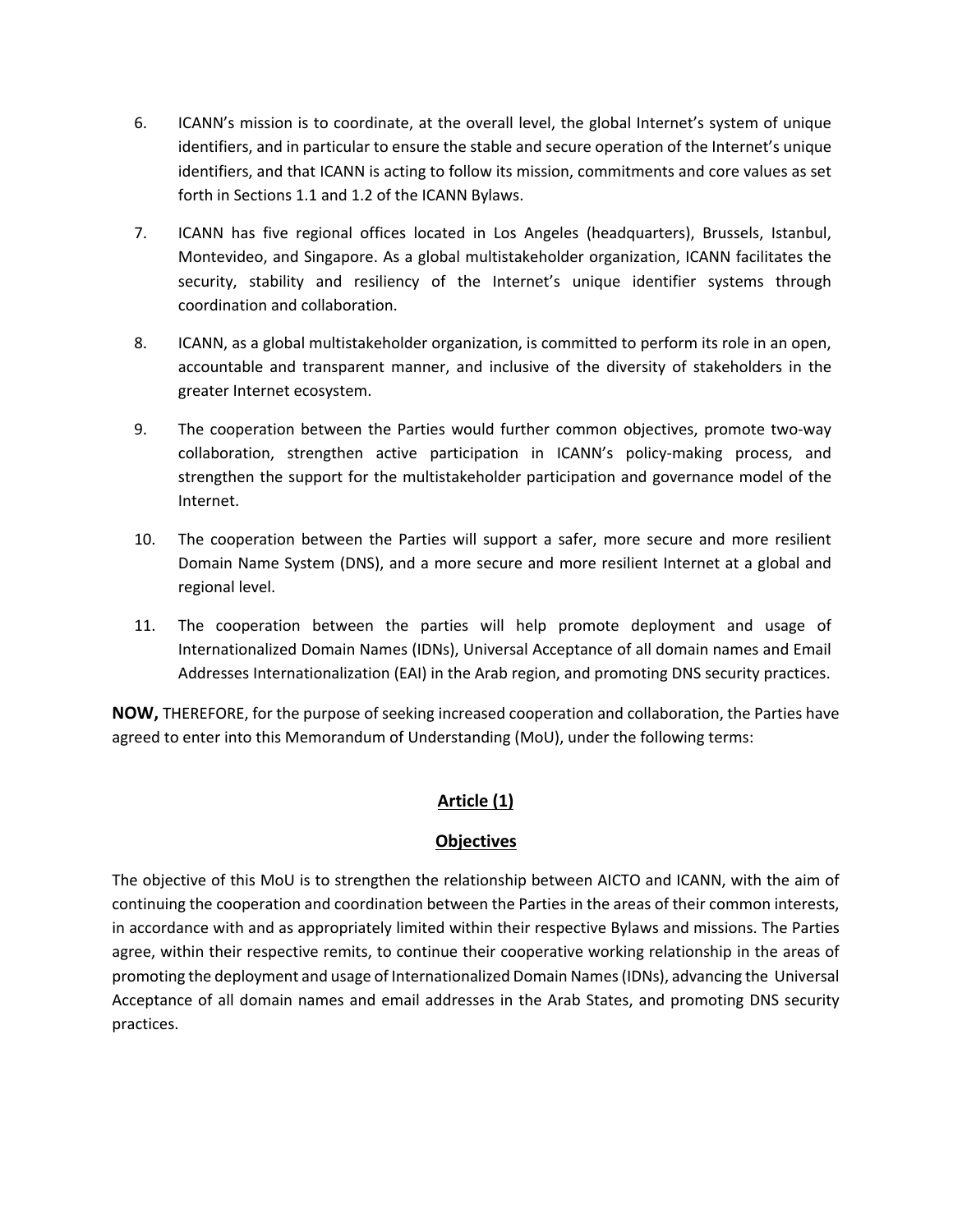# **Article (2)**

#### **Nature of Commitments**

This MoU is a non-binding statement of the mutual intentions of the Parties. The execution of any specific activities or projects under this MoU will require the signing of a separate and formal agreement between the Parties documenting the relevant activity or project and outlining each party's obligations thereto.

# **Article (3)**

#### **Scope of Cooperation**

The Parties' to this MoU will explore and identify the various areas in which, and the concrete activities for which, effective and practical cooperation may be possible as well as ways and means for carrying out joint cooperation efforts. Any exchange of information concerning projects or programs of the Parties shall be subject to the policies and procedures of the respective organizations.

Possible areas of cooperation hereunder may include the following (but not be limited to):

#### è **Arabic Script Internationalized Domain Names (IDNs)**

- 1. Promote the adoption and use of Arabic script domain names by governments, businesses, technology and Internet Service Providers (ISPs), academia, and other relevant stakeholders AICTO work within the Arab region; and
- 2. Support AICTO members and any other relevant stakeholders to engage with ICANN in policy development related to IDNs and technical implementation thereof.

#### è **Universal Acceptance of Top-Level Domains (TLDs)**

- 1. Promote the adoption of Universal Acceptance of all domain names and email addresses, including Arabic script domain names and email addresses;
- 2. Promote the testing, offering and use of email tools and services using Arabic script email addresses;
- 3. Organize joint training and capacity building events for AICTO members, governments' IT managers, software companies, developers, (ISPs), academia, policymakers, and other relevant stakeholders with whom AICTO works, on issues related to IDNs and Universal Acceptance of domain names and email addresses;
- 4. Encourage AICTO members and its relevant stakeholders to ensure their IT and email systems are UA and EAI ready;
- 5. Encourage and support research on the use of Arabic script in domain names and email addresses in a secure and stable manner;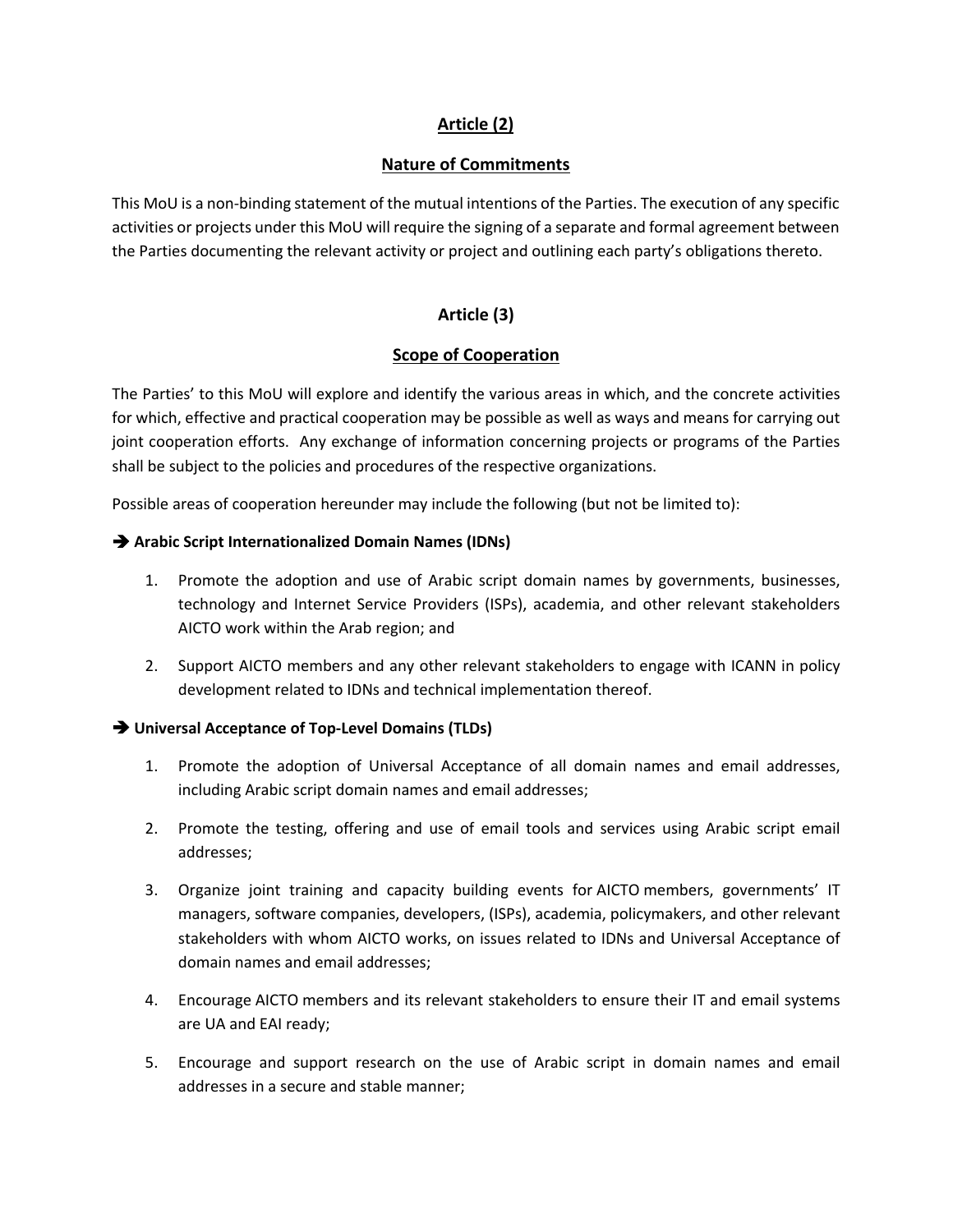- 6. Support establishing a multistakeholder bottom-up UA local initiative in the Arab region; and
- 7. Encourage AICTO member states to include Universal Acceptance in their IT Systems, egovernment services and software procurement policies.

#### $→$  **Domain Name System (DNS) Security Practices**

- 1. Encourage AICTO members and its relevant stakeholders to promote standards and best practices to improve DNS security; and
- 2. Organize joint activities for AICTO members and its relevant stakeholders aiming at raising awareness and building capacities aronud DNS security and stability.

#### **Article (4)**

#### **Financial Commitments**

The Parties agree to use their own funds or financial resources to fulfill their respective responsibilities under this MoU. This MoU shall not cause any financial obligations on any one of the Parties hereto as a result of enforcing any of its rights or executing any of its obligations hereunder.

#### **Article (5)**

#### **Relationship Between the Parties**

The Parties hereto are independent and separate entities. Neither is a partner, agent or employee of the other. Neither party shall have authority to make any statements, representations or commitments of any kind, or to take any action that shall be binding on the other party.

# **Article (6)**

#### **Confidentiality**

Neither Party shall be entitled to receive any right, title, or interest in, or any license or right to use, any of the other Party's confidential information, copyright or trademark or other intellectual property rights, unless otherwise agreed to between the Parties in writing.

#### **Article (7)**

#### **No Liability**

For the avoidance of doubt, no breach of an obligation contained in this MoU or performance or nonperformance under this MoU shall give rise to any monetary liability by one Party to another.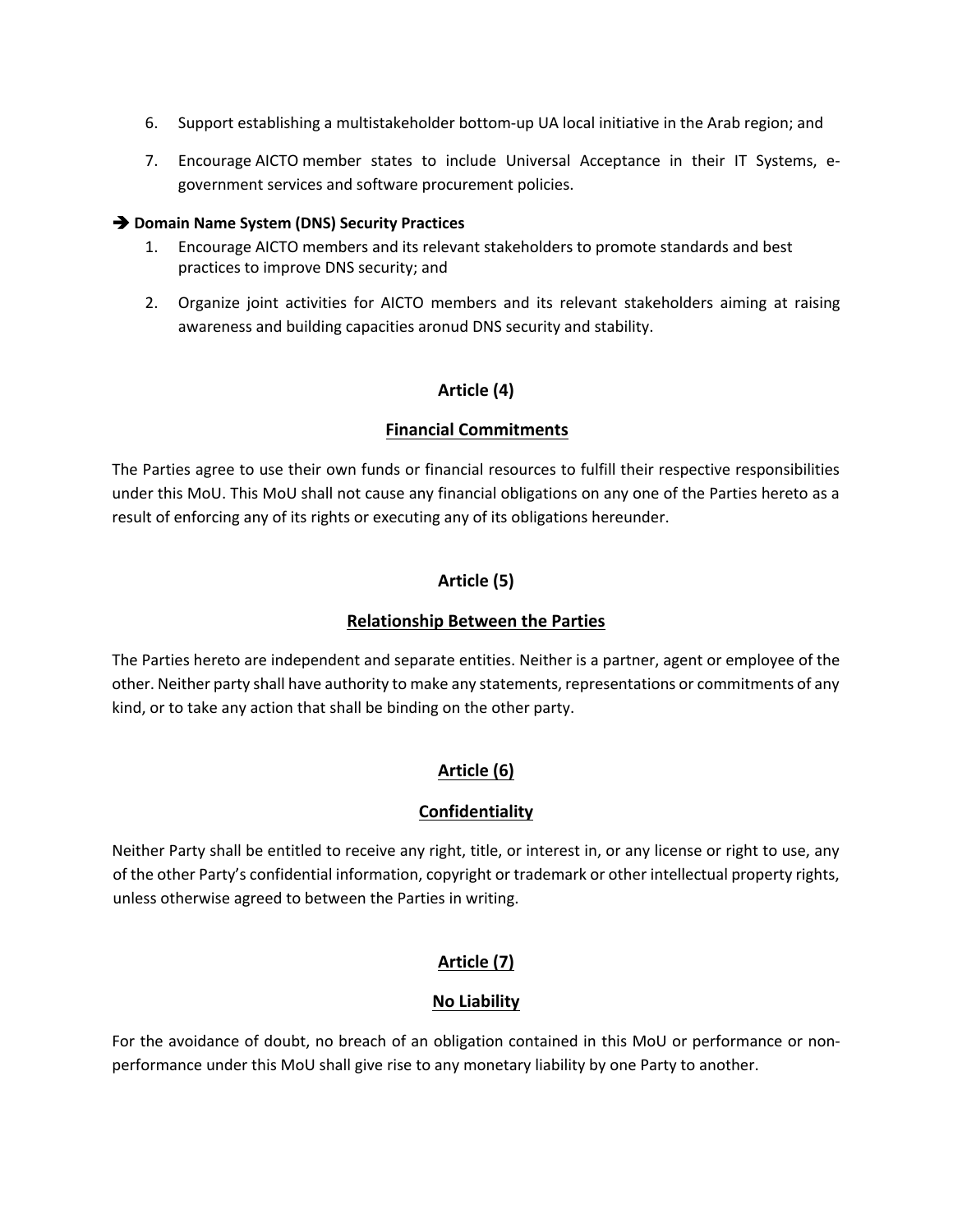# **Article (8)**

#### **Channels of Communication**

For the purpose of facilitating the implementation of the working arrangements to be established by the Parties in the framework of this MoU, the contacts for communication in the first instance for the Parties will be:

#### **For ICANN**

For the attention of:

Baher Esmat

VP, Global Stakeholder Engagement, Middle East and Managing Director – Middle East and Africa

With a required copy to the office of the General Counsel

12025 Waterfront Drive, Suite 300, Los Angeles, CA 90094-2536, USA

Phone: +1 (310) 301 5834

Email: baher.esmat@icann.org

#### **For AICTO**

For the attention of:

Mohamed Ben Amor, Director General

12 Rue d'Angleterre, 1000 Tunis, Tunisia

General contact: contact@aicto.org

Work Phone: +216 (71) 284187

Email: mohamed.benamor@aicto.org

Either Party may, by notice in writing to the other Party (including email), designate additional representatives, or substitute representatives for those designated in this Article. Any press release, public announcement or public statement of any kind by a Party regarding this MoU or the projects and/or efforts contemplated herein requires the prior consultation with a written consent of the other Party, which consent shall not be unreasonably withheld.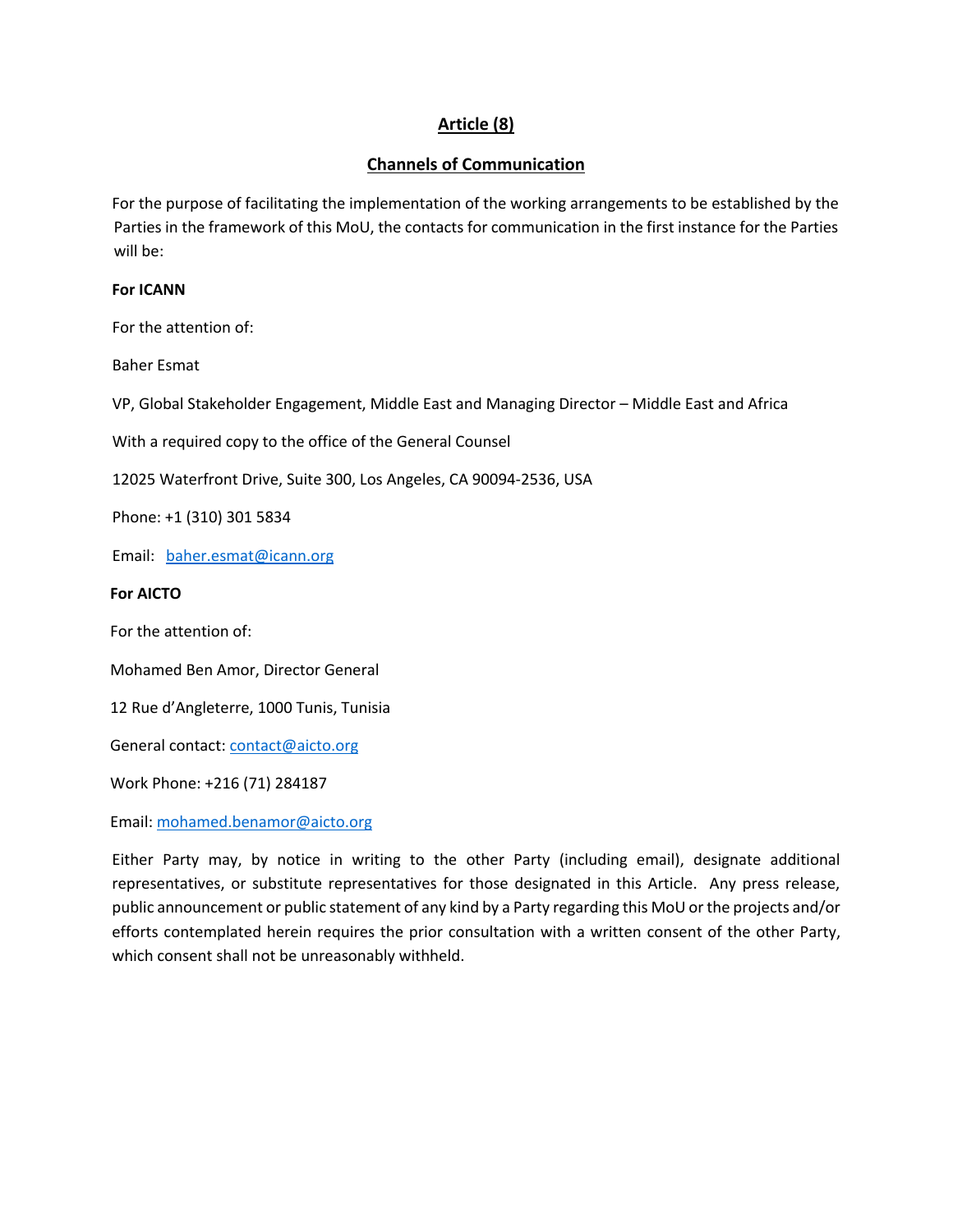#### **Article (9)**

#### **Disputes Resolution**

Any disputes or difference that may arise between the Parties hereto, relating to the interpretation and/or implementation of this MoU, shall be amicably settled between the Parties through negotiation and consultation means.

# **Article (10)**

#### **Amendments**

This MoU may be amended with the written consent of both Parties. Any such amendment shall form an integral part of this MoU and shall take effect as of the date of signature thereof.

#### **Article (11)**

#### **Entry into Force, Duration and Termination**

This MoU shall enter into force on the date of its signature by both parties and remains in effect unless terminated by either Party sending an advance written notice to the other. This MoU shall terminate six (6) months after the date of receipt of such notice. Notwithstanding its termination, the provisions of this MoU shall survive to the extent necessary to permit an orderly settlement of accounts between the Parties and to bring ongoing activities to a proper close.

#### **Article (12)**

#### **Privileges, Immunities and Facilities of the Parties**

Nothing in this MoU may be interpreted or construed as a waiver, express or implied, or a modification, of the privileges, immunities and facilities to which AICTO and ICANN enjoy by virtue of the international agreements and national laws applicable to each.

# **Article (13)**

#### **Compliance with Laws**

Notwithstanding the provision of Article 3 herein, nothing in this MoU obligates ICANN or its affiliates to engage in or support transactions or activities contrary to or in violation of any of the laws applicable to ICANN or its affiliates.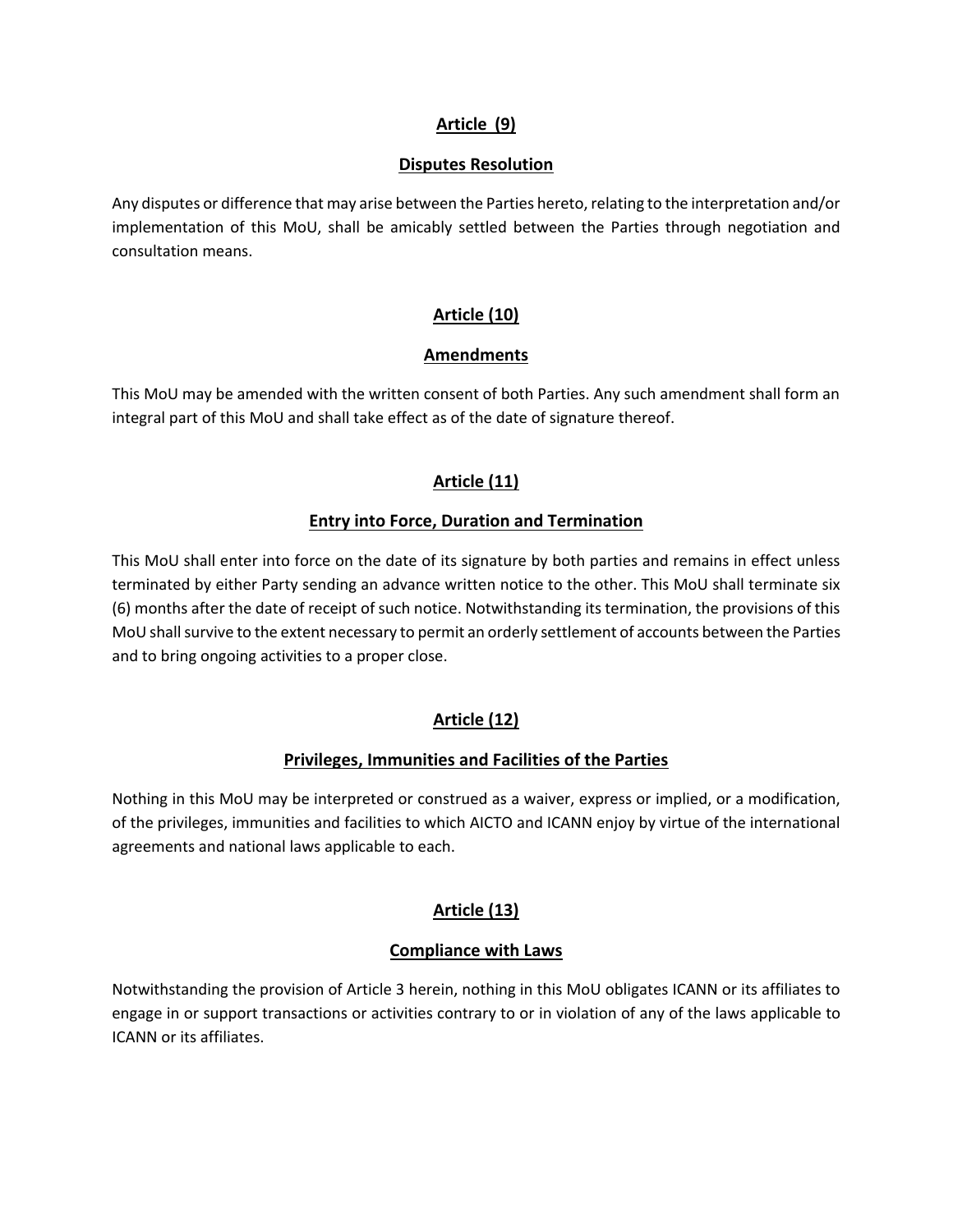#### Article (14)

#### **Assignment or Transfer to Third Parties**

The responsibilities of the Parties arising under this MoU are not assignable or transferable, except as set forth in this MoU. Any attempt to transfer or assign such responsibilities, including by operation of law, shall be considered null and void unless there is a prior written approval by both Parties.

#### Article (15)

#### **Intellectual Property Rights**

Intellectual property arising as a result of this MoU ("Intellectual Property") shall belong to the corresponding Party that creates the protected work. The Party which intend to use, distribute or publish the Intellectual Property must obtain the prior written consent of the other Party.

All materials provided by one Party ("the Disclosing Party") to the other ("the Receiving Party") shall remain the property of the Disclosing Party, unless otherwise agreed. The Receiving Party may use these materials with the prior written consent of the Disclosing Party.

Neither Party shall disclose confidential information accessed or developed pursuant to this MoU, provided such information has been classified as confidential.

IN WITNESS WHEREOF, the Parties hereto, each acting through its duly authorized representative, have executed this MoU in two (2) originals in the English language, on the dates indicated below:

For and on behalf of

For and on behalf of

The Arab Information and Communication Technologies Organization (AICTO) **Mohamed Ben Amor Director General AICTO** 

The Internet Corporation for Assigned Names and Numbers (ICANN) Göran Marby

President and CEO

**ICANN**